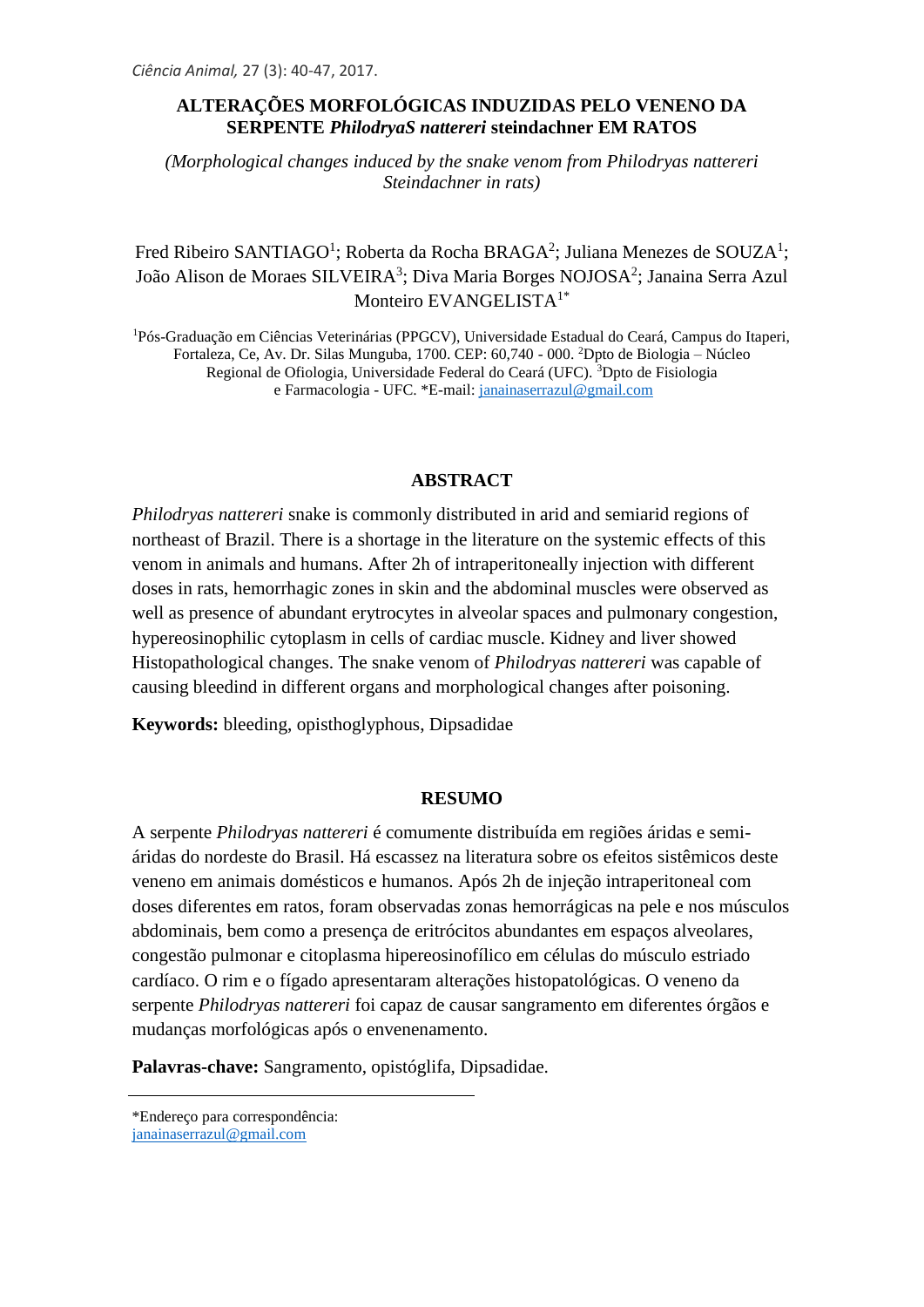# **INTRODUCTION**

In Brazil, aproximately 26,244 snakebites were reported only in the year of 2016, including venomous and nonvenomous snakes (SINAN, 2017). About 20 to 40% of ophidian accidents in Brazil are caused by colubrid snakes. The Colubridae family includes opisthoglyphous and aglyphous snakes (WEINSTEIN *et al*., 2013). Opisthoglyphous snakes are capable of causing accidents in animals and humans. These snakes possess a Duvernoy gland, responsible for the production of toxic secretion or poison (HESS and BAPTISTÃO, 2012).

*Philodryas nattereri* Steindachner, 1870 is commonly called "brown racer," reaching up to 180 mm in total length and it exhibits opistoglyph dentition. *P. nattereri* is distributed in arid and semiarid regions of Brazil and also in other countries of South America (NERY *et al*., 2014).

There are no reports in the literature on the effects of venom of this species on humans. Factors such as the low amount of venom produced by the great majority of opisthoglyphous snakes and the inefficiency of extraction methods represent some of the difficulties of researches in this area (HESS and BAPTISTÃO, 2012).

The objectives of this work were to evaluate morphological changes induced after the inoculation of venom of *P. nattereri* snake in rats and to verify the histopathological changes in several organs after administration of venom in different doses.

## **METHODOLOGY**

To the experiments, we had used adult male Wistar rats that were supplied by central animal house, State University of Ceará – Brazil. The rats weighed between 200-250g. Five rats per group were used. Before each experiment, the animals were maintained fasting for 8h, but with free water. All experiments followed the ethical standards for animal experiments in toxicological research recommended by the international society of toxinology and approved by Ethical Committee (number: 1571522/2016) from Ceará State University (UECE). Adult snakes of both sexes of *P. nattereri* species were used to extract the venom. Each animal remained in individual enclosure at the serpentarium of the Regional Centre of Ofiology (NUROF) – Federal University of Ceará, Brazil. To perform the extraction, the snakes were contained manually and the venom were collected directly from opistoglyphous fangs with capillary tubes. Pooled venom was obtained after several extractions. Venom was lyophilized and when required, was dissolved in phosphate buffered saline solution (PBS), pH 7,4.

To the experiments, the rats were divided in 4 groups of 5 animals each. The rats were previously anesthetized by ketamine (75mg/Kg, I.M.) and xylazine (10mg/Kg, I.M.) according to Brazilian regulations and the injection was applied in the right caudal gracilis muscle. After anesthesia, the venom was applied intraperitoneally in the lower quadrant of the left abdomen. Five animals of each group received doses of 0.50, 0.70 and 0.9 mg dissolved in 0.3mL of PBS. The control group received 0.3 mL of PBS only. After 2h of venom injection, rats were euthanized by thiopental overdose, decapitated and a tricotomy was realized in the abdominal region. To assess the intensity of the hemorrhagic action of the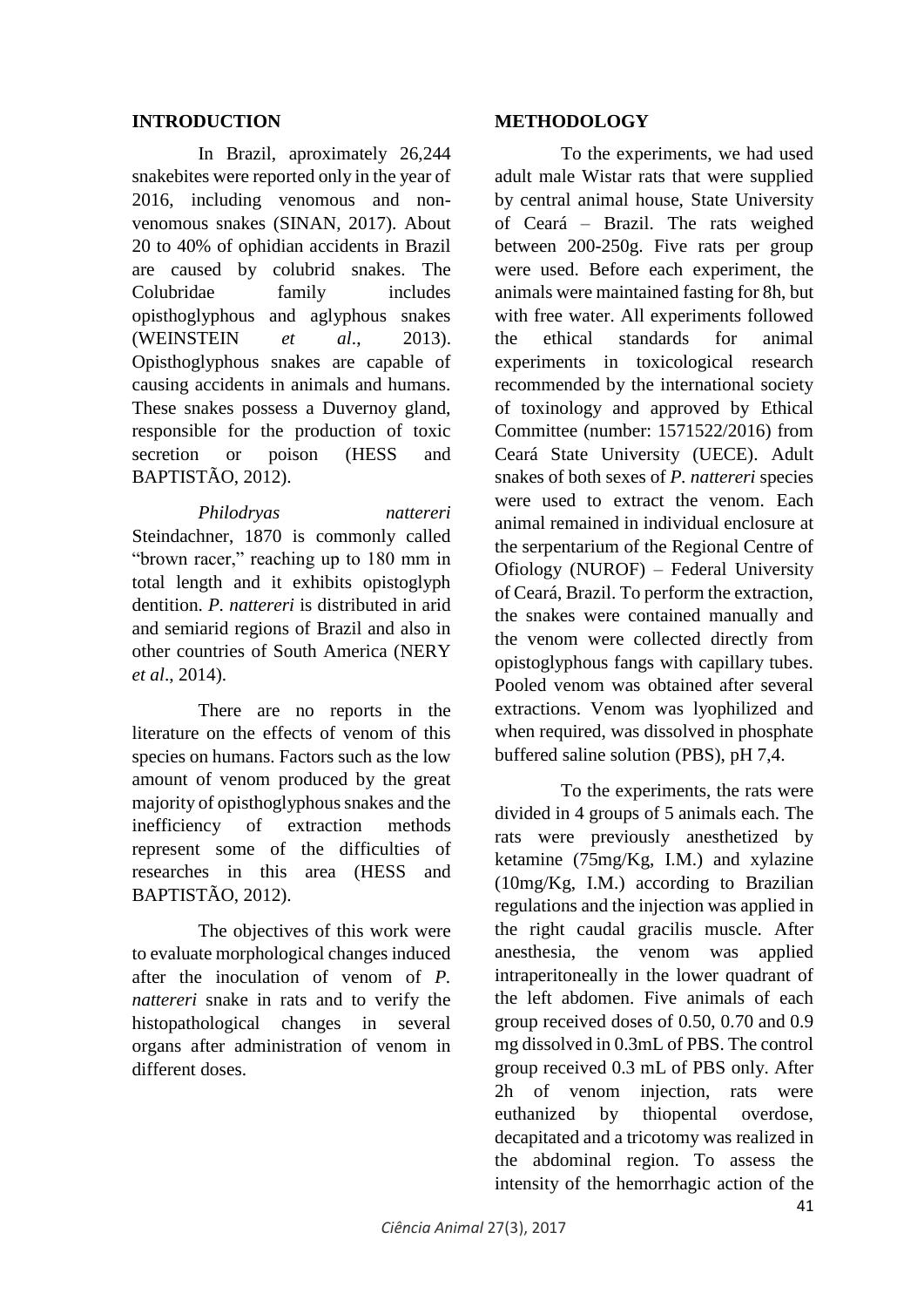poison, it was traced lines that divided the abdomen of the animal in 4 quadrants: 2 upper quadrants (right and left) and 2 lower quadrants (right and left). We classified the hemorrhagic effects as: 1 - absent - no hemorrhagic area evidenced; 2- slight intensity - when hemorrhage was restricted to the lower left quadrant, site of venom inoculation; 3 - moderate intensity - when the hemorrhagic area was restricted to 2 quadrants and 4 - great intensity - when the hemorrhagic area exceeded 2 quadrants of the abdomen of the animal. After dissection, samples of heart, lung, kidney and liver were taken and fixed with 10% buffered formaldehyde solution for 24- 48h. The tissue samples were dehydrated in several alcohol solutions, diaphanyzed in xylol and embedded in histological paraffin. Sections of 5µm were cut in a microtome and stained by hematoxylin and eosin (H.E.). A polarized trinocular microscope with fluorescence (NIKON Eclipse N*i,* Japan; Software Nis 4.0) was used for histological analysis and characterization.

Protein concentration was assayed in triplicate according to Bradford (1976). For the sample, 2 mg of the *P. nattereri* snake venom was used.

## **RESULTS AND DISCUSSION**

The value of total protein from the venom was  $719,0\pm121$   $\mu$ g/mg. Nery et al. (2014) verified a total protein from the venom of *P. nattereri* of 863,9 µg/mg. Zelanis et al. (2010) showed that the protein content was similar among the venoms: *Philodryas olfersii* (923±113 µg/mg), *Philodryas patagoniensis* (814±12 µg/mg) and *Philodryas nattereri* (847±91 µg/mg).

Hemorrhagic zones in skin and in abdominal muscles were observed after 2h of intraperitoneally injection with different doses of *P. nattereri* venom in rats. It was observed extensive hemorrhagic zones in the peritoneum and abdominal region of all animals that received 0,9 mg. There were classified as being of great intensity (Fig. 1: G-H). No animal of the control group demonstrated evidence of hemorrhage. Were classified as being absent (Fig. 1: A-B). However, the groups of animals that received 0.5 mg and 0.7 mg of venom showed small hemorrhagic zones at the injection site (lower left quadrant) were classified as having mild intensity (Fig. 1: C-D-E-F).

Urra *et al*. (2015) verified hemorrhagic zones in the peritoneum of mice after 1,5h after of an intraperitoneal injection of *Philodryas chamissonis* venom. Vasconcelos *et al*. (2017) observed the formation of hemorrhage in the skin of three groups of mice that were inoculated by venom of *P. nattereri*, being more evident in the group that received subcutaneous route at the concentration of  $40 \mu g$  / mL.

Microscopic examination of lungs sections showed the prominent hemorrhage in the pulmonary tissue with presence of abundant erytrocytes in alveolar spaces and also congestion on pulmonary parenchyma (Fig. 2: asterisk). After administration of three different doses, liver sections showed congestion of blood vessels and sinusoidal dilatation (Fig. 2: arrows), and clear spaces in centrilobular region (Fig. 2). Kidney sections showed congestion blood in vessels of cortex zone (Fig. 2). Nery *et al*. (2014) observed significant increase of pressure perfusion and renal vascular resistance at 60 and 90 min after injecting dose of 1 mg/ml of *P. nattereri* venom.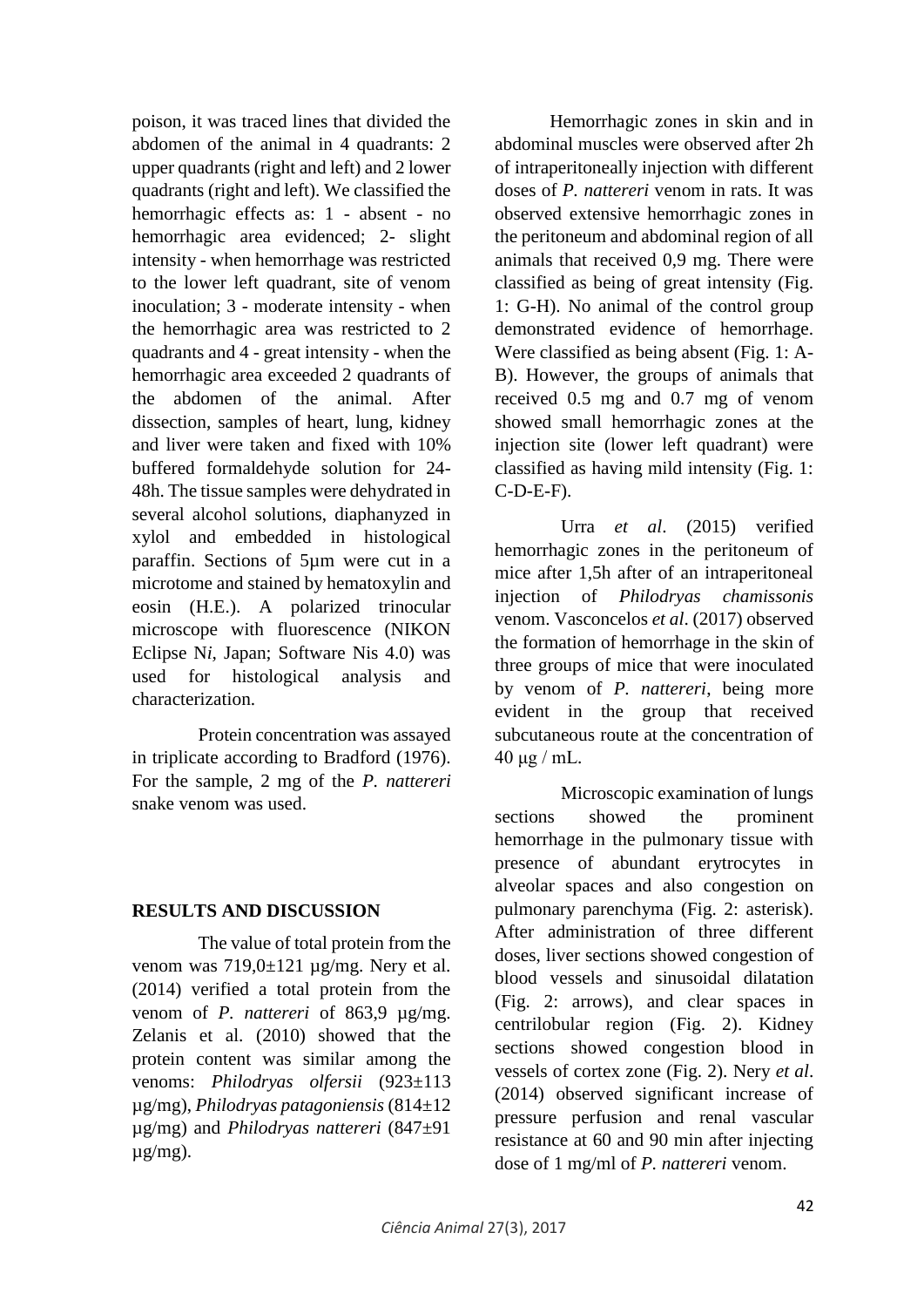

**Figure 1**: Macroscopic images after 2h of intraperitoneal inoculation (arrows) of three different doses of *Philodryas nattereri* snake venom.

**A-B**: Control group. Received 0.3 mL of PBS. No evidence hemorrhage. **C-D**: 0.5 mg and **E-F**: 0.7 mg of venom dissolved in 0.3 mL of PBS (1.66 mg/mL and 2.33 mg/mL respectively). Note the small hemorrhagic areas at the site of venom inoculation. It was observed an extensive hemorrhagic zone in the peritoneum of animals that received 0.9 mg (**G-H**) dissolved in 0.3 mL of PBS (3mg/mL).

The hypereosinophilic cytoplasm in cardiac muscle cells and erythrocytes presence between the fibers in longitudinal cut could be observed in (Fig. 2: 0.9mgarrows). The reperfused acute myocardial infarction are usually hemorrhagic as a consequence of vascular injury and blood extravasation. To microscopic examination, myocytes with irreversible lesion that undergo reperfusion exhibit necrosis with bands of contraction; in this pathology process, the entry of calcium through the plasma membrane of myocytes intensifies the actin-myosin interactions, resulting in the formation of intensely eosinophilic bands of sarcomeres hypercontracted (KUMAR, ABBAS and

ASTER, 2013). However, crushing, cutting and handling could result in the formation of scattered groups of hypereosinophilic fibers, which may mimic contraction bands (SCUDAMORE, 2014).

All animals that received 0.9mg of venom showed hypereosinophilic fibers in some regions of the heart and extravasation of erythrocytes between the longitudinal cuts. Thus, it is necessary to carry out further studies on the subject to know if these findings are relate to the association of venom with thiopental overdose at the time of euthanasia or whether it was due to handling during the experiments.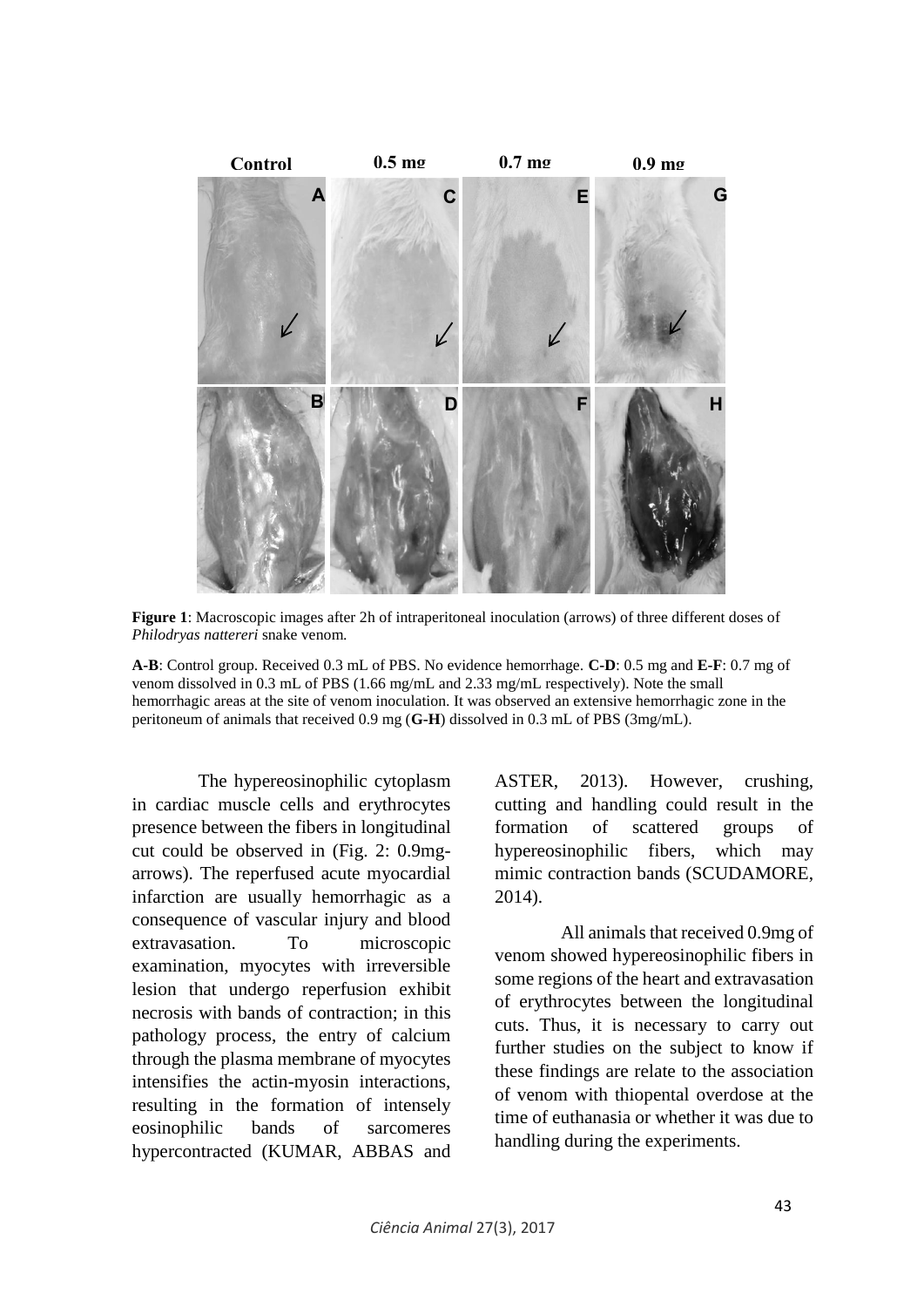

**Figure 2:** Light Photomicrographs. They showed the histopathological alterations after 2h of *Philodryas natterei* venom i.p. inoculation in rats (dose: 0.9 mg).

**Heart**: It showed the hypereosinophilic cytoplasm in cardiac muscle cells (arrows) and erythrocytes present between the fibers in longitudinal cut. **Lung**: It showed hemorrhage in pulmonar parenchyma with presence of abundant erytrocytes in alveolar spaces and vascular congestion. **Kidney**: These sections showed vascular congestion in cortex zone. **Liver**: These sections showed vascular congestion and sinusoidal dilatation (arrows), and clear spaces in centrilobular region. All these findings were observed in all animals that received 0.9 mg. Scale bar, 100 µm. 200x H.E. Trinocular Light Microscope (NIKON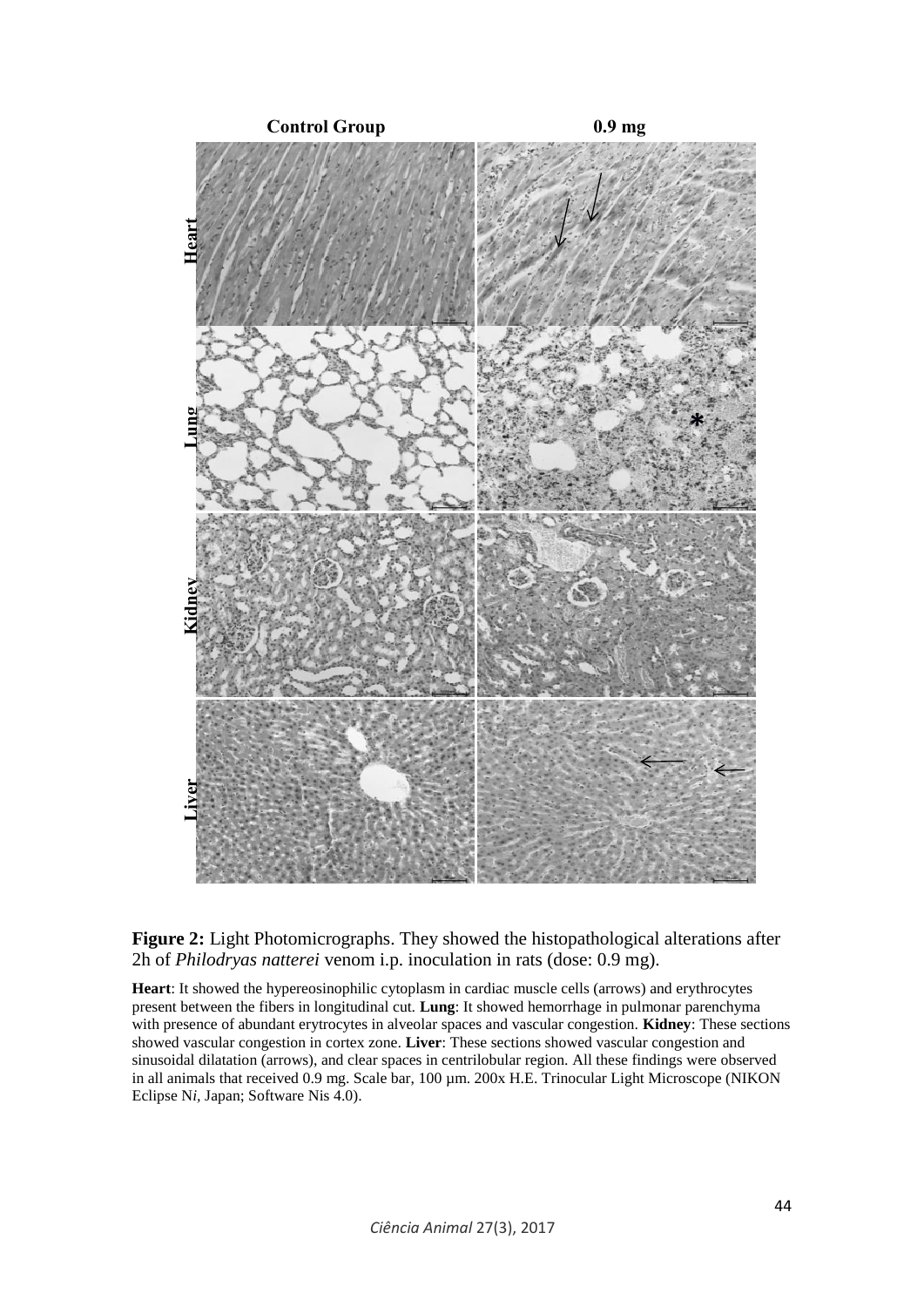After inoculation of 3 different doses of the venom it was possible to verify macroscopically that all the animals that received 0.9mg had hemorrhagic areas in the lung (Fig. 3-B: arrows). No bleeding was evidente in animals of control group.



**Figure 3**: Macroscopic image of the lungs. **A**- Lung of the control group. No bleeding was evident. **B**-Lung of the group that received 0.9 mg of the venom. This image show hemorrhage areas (arrows).

Upon microscopic examination, hemorrhage was evidenced in several organs of rats after inoculation of *P. nattereri* snake venom. These results are similar to the study realized by Peichoto *et al*. (2006) using venom of *Philodryas patagoniensis*, which verified bleeding in different organs. Bleeding may have been caused due to the action of snake venom metalloproteinases (SVMPs) present in the venom of *P. nattereri*. In the subfamily Dipsadinae, SVMPs are predominant components in transcriptomes and the proteomes (FOX and SERRANO, 2008).

SVMPs were classified into structural classes based on the presence of various domain structures and according to their domain organization. The first class, named P-I is simplest and small SVMPs comprised of only a metalloproteinase domain and the molecular weight is aproximately 25 kDa. The second class of SVMPs is P-II, characterized by the

presence of pro domain, proteinase domain and desintegrin domain. The molecular weigth of P-II classes is between  $25 - 50$ kDa. The P-III class, the large SVMPs, has much more domains than P-II. Contain pro-domain, proteinase, desintegrin –like and cysteine - rich domain. This family of metalloproteinases has molecular weight of more than 50 kDa (FOX and SERRANO, 2008; JÚNIOR and SWENSON, 2013; GÂZ et al., 2016). All sequences described in Colubridae up to date belong to the P-III class of SVMPs (AZEVEDO *et al*., 2016). SDSpolyacrylamide gel electrophoresis showed multiple protein bands ranging 45 Kda to 100 Kda of *P. nattereri* venom (NERY *et al*., 2014). The study of Nery *et al*. (2014) showed that P. nattereri venom comprised molecular weight above 50 kDa, belonging to the P-III class of SVMPs.

P- III class of SVMPs contain two non-catalytic domains ( disintegrin- like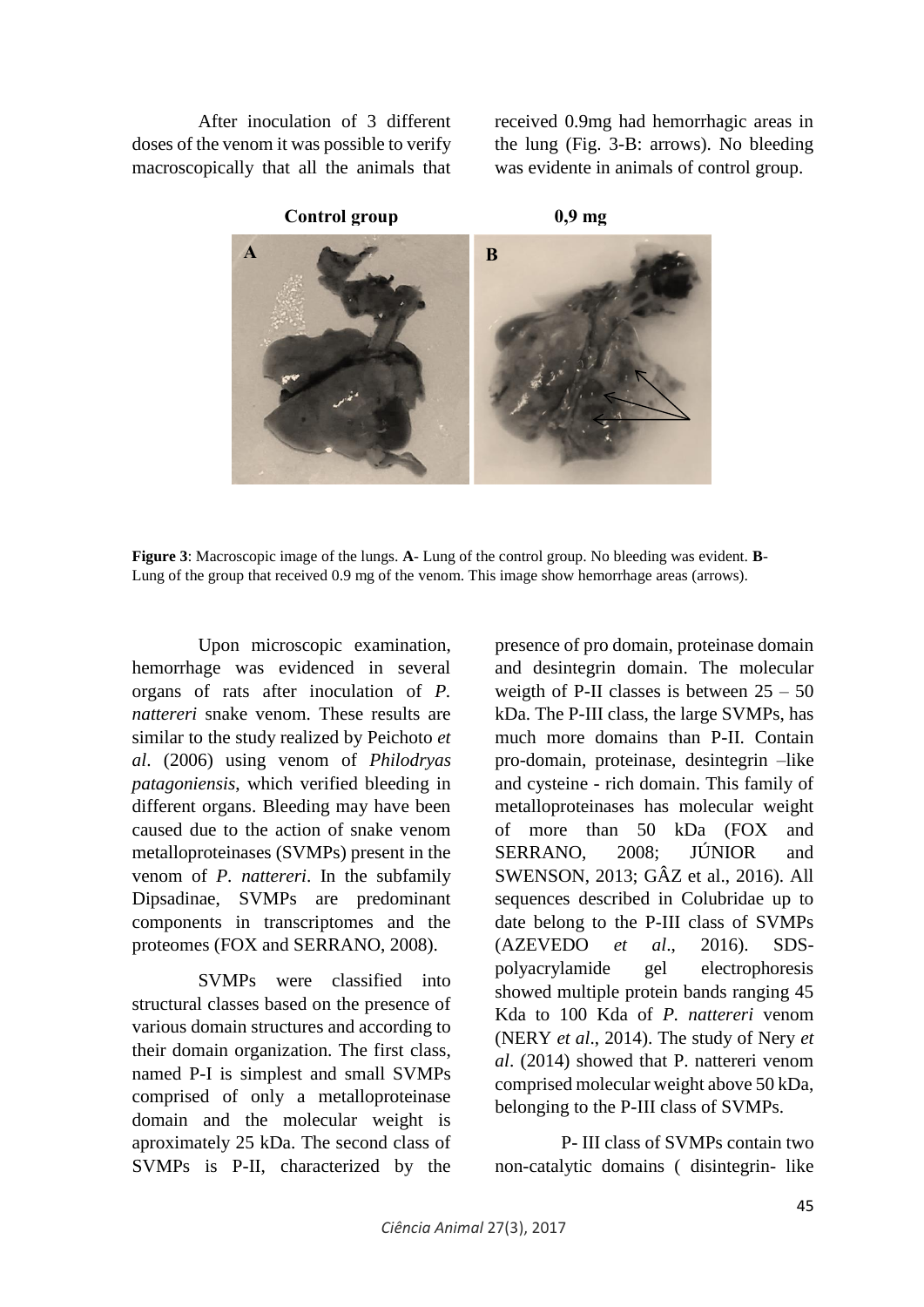and cysteine – rich domain )and has high hemorrhagic activity associated with other effects, such as a degradation of the components of the basement membrane.

There is a two-step model to explain the mechanism of action of hemorrhagic SVMPs in capillary vessel. In the first step, SVMPs bind to and hydrolyze critical structural components of the basement membrane of capillary vessels, particular type IV collagen and perlecan, and possibly other molecules that link the basement membrane to the fibrilar extracelular matrix (GUTIÉRREZ *et al.,* 2016). Each collagen is composed of three chains that form a trimer in the form of a triple helix. Glycoproteins (laminin and entactin) and proteoglycans (heparan sulfate and perlecan) adhere to the collagenous supra- structure (KUMAR *et al*., 2010). The cleavage of peptide bonds of basement membrane components results in the mechanical weakening of this structure. In the second step, the hydrostatic pressure, induce a distention of the vessel wall, until the capillary is eventually disrupted, with the consequent extravasation of blood (GUTIÉRREZ *et al*., 2016).

A recent study about local and hematological alterations induced by *Philodryas offersii* snake venom in mice showed that the venom caused thrombocytopenia, leukopenia, lymphopenia and neutrophilia after administration of the 3 different doses in gastrocnemius muscle (i.m.). Histological analysis of this study revealed the presence of edema, progressive myonecosis and an in inflammatory infiltrate (OLIVEIRA *et al*., 2017). According with authors, these various alterations are probabely mediated by metalloproteinases, serine proteinases, CRISPs and C- Type lectins (OLIVEIRA *et al*., 2017).

The continuity in studying this snake venom of our Northeast biodiversity region is necessary to investigate the biological effects of total venom and its fractions in different biological systems.

As a conclusion, the snake venom of *Philodryas nattereri* was capable of causing bleeding in different organs and morphological changes after poisoning. Animals that received 0.5 mg and 0.7 mg of venom showed small hemorrhagic zones at the injection site. All animals that received 0.9 mg showed hemorrhagic zones classified how great intensity. Liver sections showed congestion of blood vessels, hypereosinophilic cytoplasm in cardiac muscle cells and erythrocytes between longitudinal fibers were observed.

# **REFERENCES**

AZEVEDO, I.L.M.J.; CAMPOS, P.F.; CHING, A.T.C.; MACKESSY, S.P. Colubrid Venom Compostion: An-Omics Perspective. Toxins, v.8, 230p., 2016.

BRADFORD, M.M. A rapid sensitive method for the quantification of microgram quantities of protein utilizing the principle of protein –dye binding. Analytical biochemistry. v.72, p.248-254, 1976.

FOX, J.W; SERRANO, S.M.T. Insights into and speculations about snake venom metalloproteinase (SVMP) synthesis, folding and disulfide bond formation and their contribution to venom complexity. FEBS Jounal, 275, p.3016-3030, 2008.

GÂZ, F.S.A.; GÂZ, F.A.; KELEMEN, H.; MUNTEAN, D.L. Snake Venom Metalloproteinases. Acta Medica Marisiensis, v.62, p.106-111, 2016.

GUTIÉRREZ, J.M.; ESCALANTE, T.; RUCAVADO, A.; HERRERA, C.